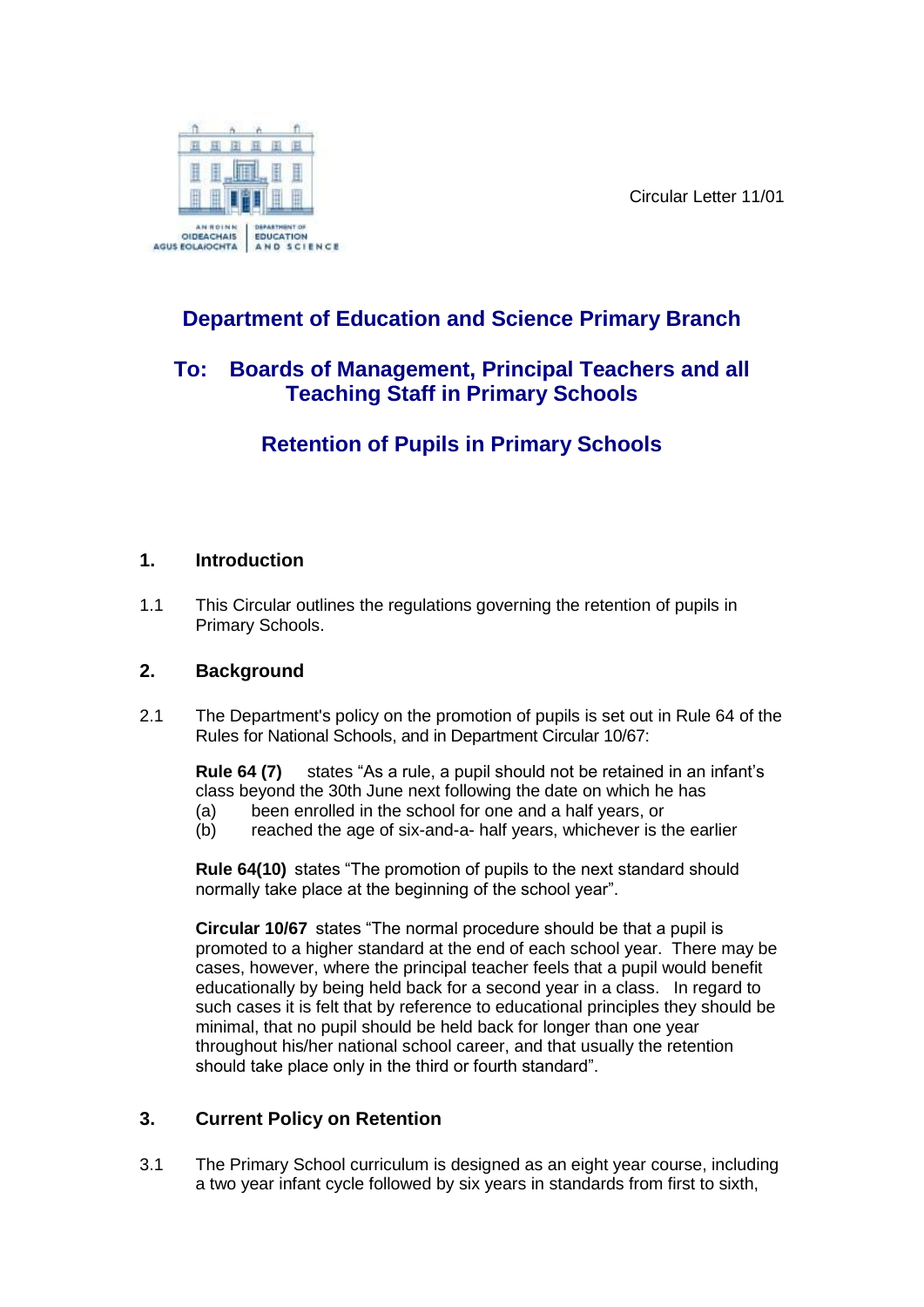with children progressing to the next grade at the end of each school year. The primary curriculum is flexible and child-centred, and can be adapted to meet childrens' needs.

- 3.2 Under the Department's policy, children should only repeat a year for educational reasons and under no circumstances should an additional grade level operate through the retention of all or a substantial number of pupils for a second year at a grade level.
- 3.3 The Department is providing considerable support for pupils with learning difficulties in schools. Learning support teachers, resource teachers, special needs assistants and a wide range of resources under the various schemes for schools in areas designated as disadvantaged are among the forms of provision allocated to schools for these pupils. The level of provision available should enable pupils to make progress in keeping with their needs and abilities and to move consecutively through the different class levels in the school in keeping with their peers.
- 3.4 There may be cases where a Principal teacher, following consultation with the learning support teacher and class teacher and parents of the pupil, conclude that a pupil would benefit educationally by being held back for a second year. A record outlining the educational basis for the decision to retain a child in class for a second year should be kept for any pupil so retained. In addition, there should be a clear programme outlined for such a pupil that records precisely what new approach will be used for her/him and what its expected benefit will be. These records should be retained within the school and should be brought to the Inspector's attention by the Principal when s/he visits the school. A pupil should not be held back for longer than one year in a primary school.
- 3.5 In all cases where the proposed retention of pupils has staffing implications the Primary Payments Section of the Department of Education & Science should be notified.

#### **4. Transfer of Pupils to another Primary School to Repeat Sixth Class**

4.1 Pupils who have completed sixth class must not transfer to another primary school to repeat sixth class. In the event that a school were to enrol pupils from another school to repeat sixth class the pupils shall not be included as eligible pupils for staffing and other purposes. Capitation and other grants in respect of such pupils shall not be paid.

#### **5. Elimination of Nine Year Cycle**

5.1 A school must not operate a repeat middle infants class or a repeat sixth class/ seventh class. Schools must not enrol any pupils in these classes for the 2001/2002 school year or thereafter. In the event that a school were to continue the practice of enrolling pupils in a repeat class after the 1<sup>st</sup> September, 2001 the Department will discount the pupils in such classes for the purpose of determining the valid enrolment of the school. Capitation and other grants in respect of such pupils shall not be paid.